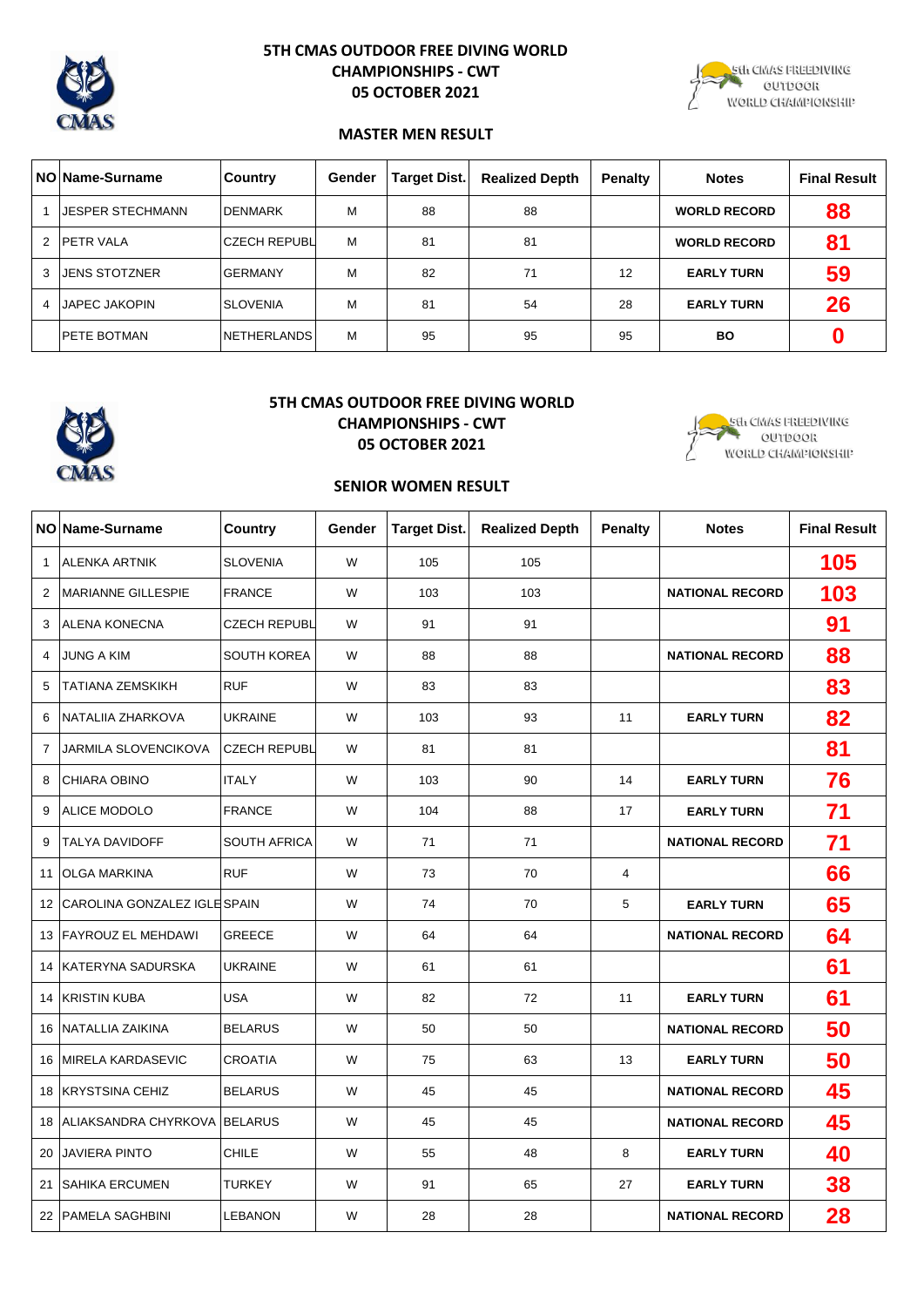| IALESSIA ZECCHINI        | <b>ITALY</b>    | W | 116 | 116 | 116 | <b>UWBO</b>         |  |
|--------------------------|-----------------|---|-----|-----|-----|---------------------|--|
| <b>JENNIFER WENDLAND</b> | <b>IGERMANY</b> | W | 91  |     |     | <b>DNS</b>          |  |
| <b>ENCHANTE GALLARDO</b> | <b>IUSA</b>     | W | 81  |     |     | <b>DQ: PROTOCOL</b> |  |



# **5TH CMAS OUTDOOR FREE DIVING WORLD CHAMPIONSHIPS - CWT 05 OCTOBER 2021**



## **SENIOR MEN RESULT**

|                | NO Name-Surname             | <b>Country</b>      | Gender | <b>Target Dist.</b> | <b>Realized Depth</b> | <b>Penalty</b> | <b>Notes</b>           | <b>Final Result</b> |
|----------------|-----------------------------|---------------------|--------|---------------------|-----------------------|----------------|------------------------|---------------------|
| $\mathbf{1}$   | ALEXEY MOLCHANOV            | <b>RUF</b>          | м      | 128                 | 128                   |                |                        | 128                 |
| 2              | <b>WALID BOUHIAF</b>        | <b>TUNISIA</b>      | M      | 116                 | 116                   |                | <b>NATIONAL RECORD</b> | 116                 |
| 3              | <b>CHRISTOS KARELOS</b>     | <b>GREECE</b>       | м      | 112                 | 112                   |                | <b>NATIONAL RECORD</b> | 112                 |
| 4              | <b>VINCENZO FERRI</b>       | <b>ITALY</b>        | М      | 111                 | 111                   |                |                        | 111                 |
| 5              | <b>OMAR AL GHAILANI</b>     | <b>OMAN</b>         | М      | 105                 | 105                   |                | <b>NATIONAL RECORD</b> | 105                 |
| 6              | <b>VITOMIR MARICIC</b>      | <b>CROATIA</b>      | М      | 101                 | 101                   |                |                        | 101                 |
| $\overline{7}$ | STEPHANE TOURREAU           | <b>FRANCE</b>       | М      | 105                 | 102                   | 4              | <b>EARLY TURN</b>      | 98                  |
| 8              | ANTONIO MOGAVERO            | <b>ITALY</b>        | M      | 103                 | 100                   | 4              | <b>EARLY TURN</b>      | 96                  |
| 9              | <b>PAVEL SOUKUP</b>         | <b>CZECH REPUBL</b> | м      | 91                  | 91                    |                |                        | 91                  |
| 10             | <b>ALIAKSANDR ZAIKIN</b>    | <b>BELARUS</b>      | М      | 70                  | 70                    |                | <b>NATIONAL RECORD</b> | 70                  |
| 10             | <b>IDENYS POLYVIANYI</b>    | <b>UKRAINE</b>      | М      | 70                  | 70                    |                | <b>NATIONAL RECORD</b> | 70                  |
| 10             | <b>SERKAN TOPRAK</b>        | <b>TURKEY</b>       | М      | 70                  | 70                    |                |                        | 70                  |
|                | <b>13 FLORIAN BURGHARDT</b> | SWITZERLAND         | M      | 75                  | 72                    | 4              |                        | 68                  |
|                | 14 EVGENY SYCHEV            | <b>RUF</b>          | М      | 97                  | 82                    | 16             | <b>EARLY TURN</b>      | 66                  |
| 15             | <b>ABDULLAH ALEMRAN</b>     | <b>KUWAIT</b>       | M      | 64                  | 64                    |                | <b>NATIONAL RECORD</b> | 64                  |
| 16             | <b>DZMITRY MAROZ</b>        | <b>BELARUS</b>      | M      | 70                  | 66                    | 5              | <b>NATIONAL RECORD</b> | 61                  |
|                | 17 MARCK BOU MANSOUR        | LEBANON             | M      | 60                  | 60                    |                |                        | 60                  |
| 18             | <b>ABDULLAH ALSABRI</b>     | <b>KUWAIT</b>       | M      | 55                  | 55                    |                | <b>NATIONAL RECORD</b> | 55                  |
| 19             | ICRISTIAN CASTANO VILLA     | <b>COLOMBIA</b>     | M      | 88                  | 71                    | 18             | <b>EARLY TURN</b>      | 53                  |
| 20             | <b>HASSAN ALSHARRAH</b>     | <b>KUWAIT</b>       | М      | 50                  | 50                    |                | <b>NATIONAL RECORD</b> | 50                  |
|                | 21 BUDIMIR BUDA SOBAT       | <b>CROATIA</b>      | M      | 48                  | 48                    |                |                        | 48                  |
|                | 22 MARWAN AL HARIRI         | LEBANON             | М      | 55                  | 46                    | 10             | <b>EARLY TURN</b>      | 36                  |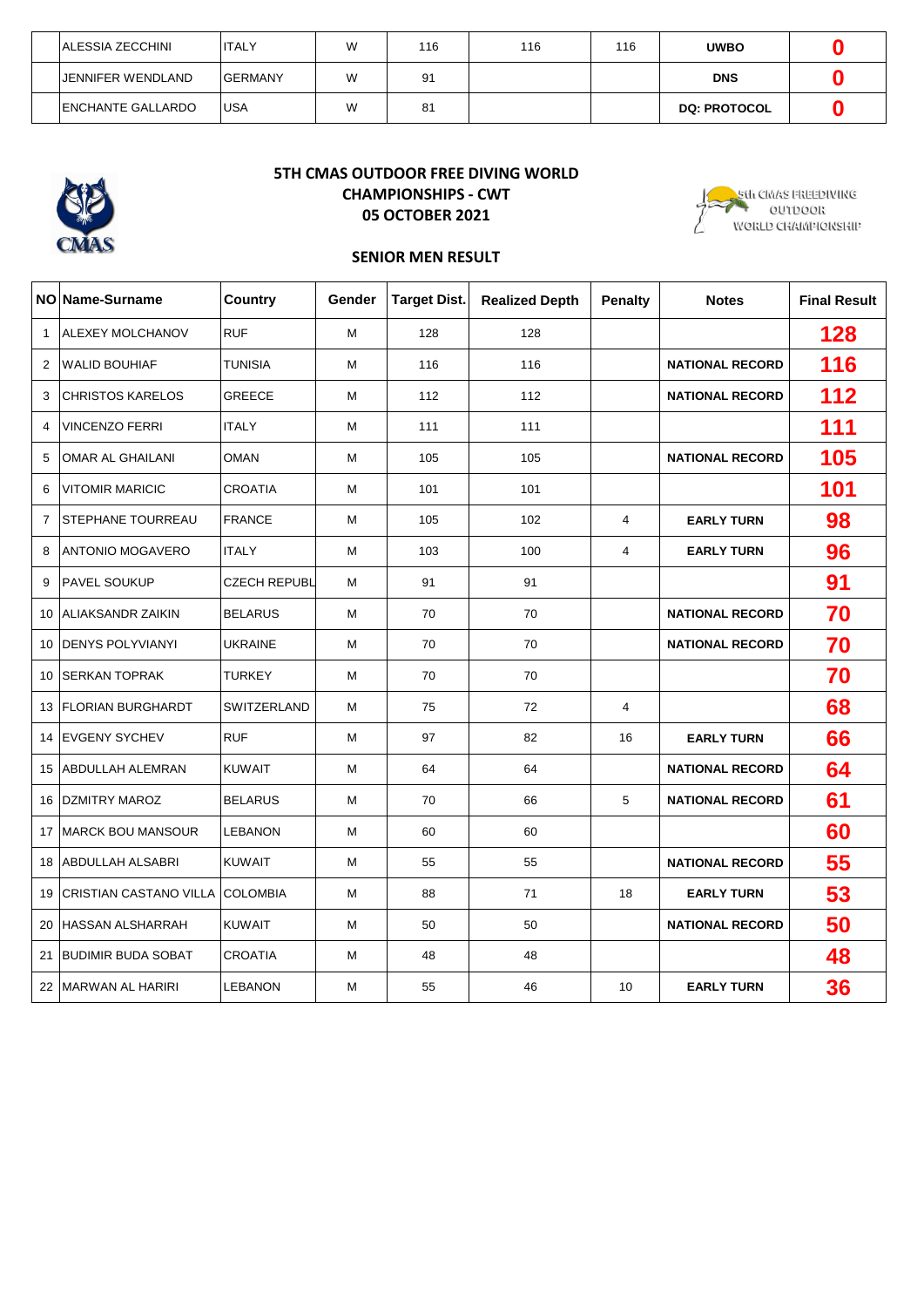| <b>DAVIDE CARRERA</b>    | <b>ITALY</b>    | м | 123 | 123 | 123 | <b>DQ: PROTOCOL</b> |  |
|--------------------------|-----------------|---|-----|-----|-----|---------------------|--|
| DANIEL KOVAL             | <b>USA</b>      | м | 105 | 105 | 105 | <b>BO</b>           |  |
| <b>IMARTIN ZAJAC</b>     | <b>SLOVAKIA</b> | м | 93  | 93  | 93  | BO                  |  |
| <b>JANDREY MATVEENKO</b> | <b>RUF</b>      | м | 122 | 122 | 122 | <b>UWBO</b>         |  |
| <b>SAMO JERANKO</b>      | <b>SLOVENIA</b> | м | 110 |     |     | <b>DNS</b>          |  |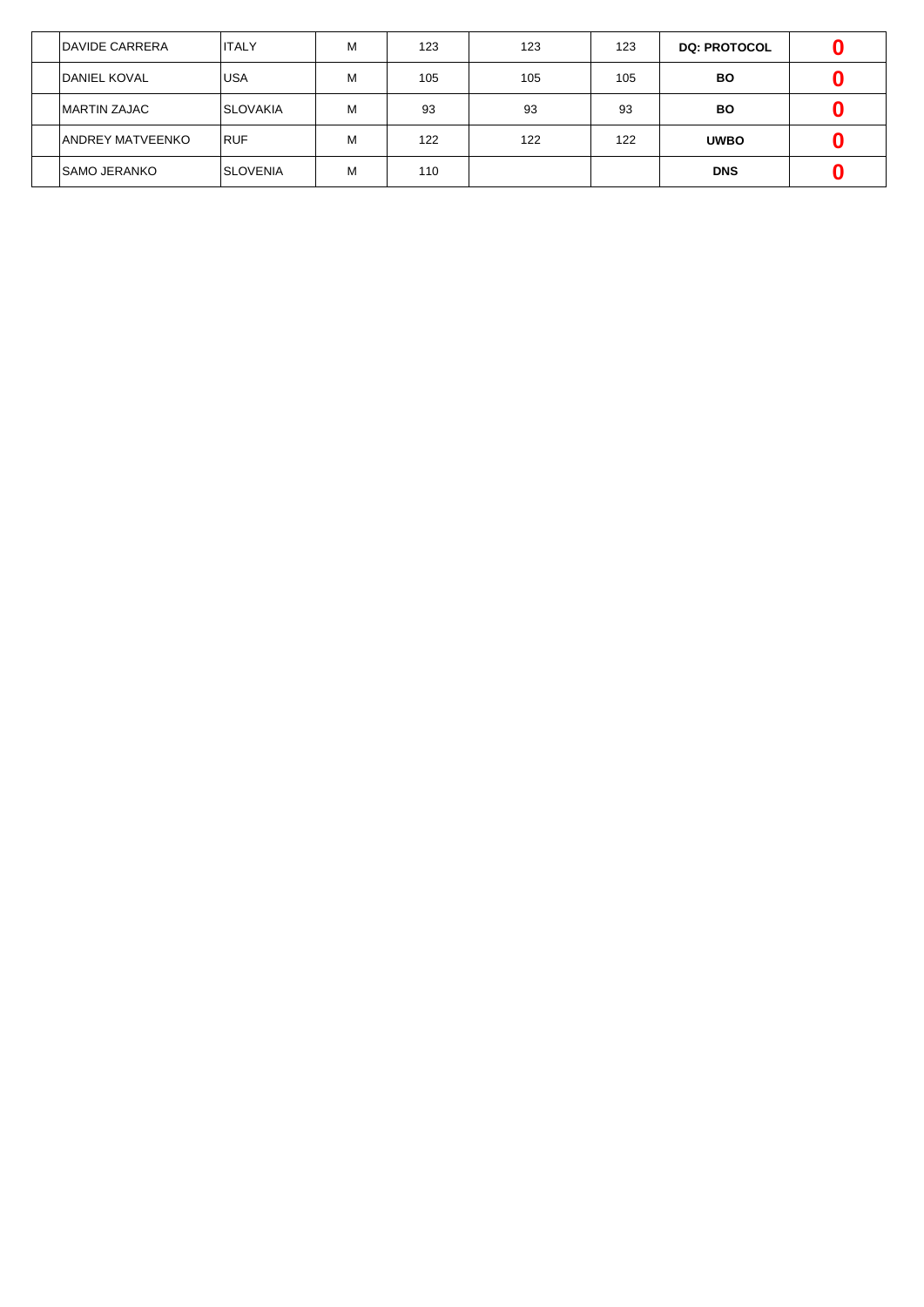

# **5TH CMAS OUTDOOR FREE DIVING WORLD CHAMPIONSHIPS - FIM 06 OCTOBER 2021**



# **70 AGE OVER MASTER MEN RESULT**

| <b>NO Name-Surname</b> | Country         | Gender |    | Target Dist.   Realized Depth | Total<br><b>Penalty</b> | <b>Notes</b>                         | <b>Final Result</b> |
|------------------------|-----------------|--------|----|-------------------------------|-------------------------|--------------------------------------|---------------------|
| <b>IJAPEC JAKOPIN</b>  | <b>SLOVENIA</b> | ΙVΙ    | 78 | 78                            |                         | <b>WORLD RECORD</b><br><b>MASTER</b> | 78                  |



# **5TH CMAS OUTDOOR FREE DIVING WORLD CHAMPIONSHIPS - FIM 06 OCTOBER 2021**



5th CMAS FREEDIVING aurboak WORLD CHAMPIONSHIP

# **MASTER MEN RESULT**

| <b>NO Name-Surname</b> | Country                         | Gender | Target Dist. | <b>Realized Depth</b> | Total<br>Penalty | <b>Notes</b>                         | <b>Final Result  </b> |
|------------------------|---------------------------------|--------|--------------|-----------------------|------------------|--------------------------------------|-----------------------|
| 1 IJESPER STECHMANN    | <b>DENMARK</b>                  | м      | 90           | 90                    | 0                | <b>WORLD RECORD</b><br><b>MASTER</b> | 90                    |
| 2 PETR VALA            | <b>CZECH</b><br><b>REPUBLIC</b> | м      | 78           | 78                    | 0                | <b>WORLD RECORD</b><br><b>MASTER</b> | 78                    |
| 3 SAUVEUR LOCOCO       | <b>FRANCE</b>                   | м      | 70           | 70                    | 0                | <b>WORLD RECORD</b><br><b>MASTER</b> | 70                    |
| 4 JENS STOETZNER       | <b>GERMANY</b>                  | М      | 77           | 58                    | 20               | <b>EARLY TURN</b>                    | 38                    |
| <b>IPETE BOTMAN</b>    | <b>NETHERLANDS</b>              | M      | 90           | 0                     | 91               | <b>DQ=SURFACE</b><br><b>PROTOCOL</b> |                       |

# **5TH CMAS OUTDOOR FREE DIVING WORLD CHAMPIONSHIPS - FIM 06 OCTOBER 2021**



# **SENIOR WOMEN RESULT**

| 1              | INATALIIA ZHARKOVA             | <b>UKRAINE</b>                  | W | 91 | 91 | $\mathbf{0}$   | <b>NATIONAL RECORD</b> | 91 |
|----------------|--------------------------------|---------------------------------|---|----|----|----------------|------------------------|----|
|                | 2 FATIMA KOROK                 | <b>HUNGARY</b>                  | W | 88 | 88 | $\mathbf{0}$   | <b>NATIONAL RECORD</b> | 88 |
|                | 3 ALENA KONECNA                | <b>CZECH</b><br><b>REPUBLIC</b> | W | 86 | 86 | $\mathbf 0$    | <b>NATIONAL RECORD</b> | 86 |
|                | 4 ISABEL SÁNCHEZ-ARÁN          | <b>SPAIN</b>                    | W | 78 | 78 | $\mathbf 0$    | <b>NATIONAL RECORD</b> | 78 |
| $\overline{4}$ | <b>JUNG A KIM</b>              | <b>KOREA</b>                    | W | 78 | 78 | $\mathbf 0$    | <b>NATIONAL RECORD</b> | 78 |
|                | 6 RENEE BLUNDON                | <b>USA</b>                      | W | 77 | 77 | 0              | <b>NATIONAL RECORD</b> | 77 |
|                | 6 ENCHANTE GALLARDO            | <b>USA</b>                      | W | 77 | 77 | $\mathbf{0}$   | <b>NATIONAL RECORD</b> | 77 |
| 8              | <b>JENNIFER WENDLAND</b>       | <b>GERMANY</b>                  | W | 72 | 72 | $\bf{0}$       | <b>NATIONAL RECORD</b> | 72 |
|                | 9 FAYROUZ EL MEHDAWI           | <b>GREECE</b>                   | W | 66 | 66 | 0              | <b>NATIONAL RECORD</b> | 66 |
|                | 10 KATERYNA SADURSKA           | <b>UKRAINE</b>                  | W | 63 | 63 | $\mathbf 0$    |                        | 63 |
|                | <b>11 JARMILA SLOVENCIKOVA</b> | <b>CZECH</b><br><b>REPUBLIC</b> | W | 61 | 61 | $\mathbf 0$    |                        | 61 |
|                | 12 BIRGUL ERKEN                | <b>TURKEY</b>                   | W | 60 | 60 | $\bf{0}$       |                        | 60 |
|                | <b>13 JAVIERA PINTO</b>        | <b>CHILE</b>                    | W | 54 | 54 | $\mathbf 0$    | <b>NATIONAL RECORD</b> | 54 |
|                | 14 NATALLIA ZAIKINA            | <b>BELARUS</b>                  | W | 45 | 45 | $\mathbf 0$    | <b>NATIONAL RECORD</b> | 45 |
|                | 15 KRYSTSINA CEHIZ             | <b>BELARUS</b>                  | W | 44 | 44 | 0              | <b>NATIONAL RECORD</b> | 44 |
|                | 16 ALIAKSANDRA CHYRKOVA        | <b>BELARUS</b>                  | W | 43 | 43 | 0              | <b>NATIONAL RECORD</b> | 43 |
|                | 17 HIBA SKAINI                 | <b>LEBANON</b>                  | W | 33 | 27 | $\overline{7}$ | <b>EARLY TURN</b>      | 20 |
|                |                                |                                 |   | 1  |    |                |                        |    |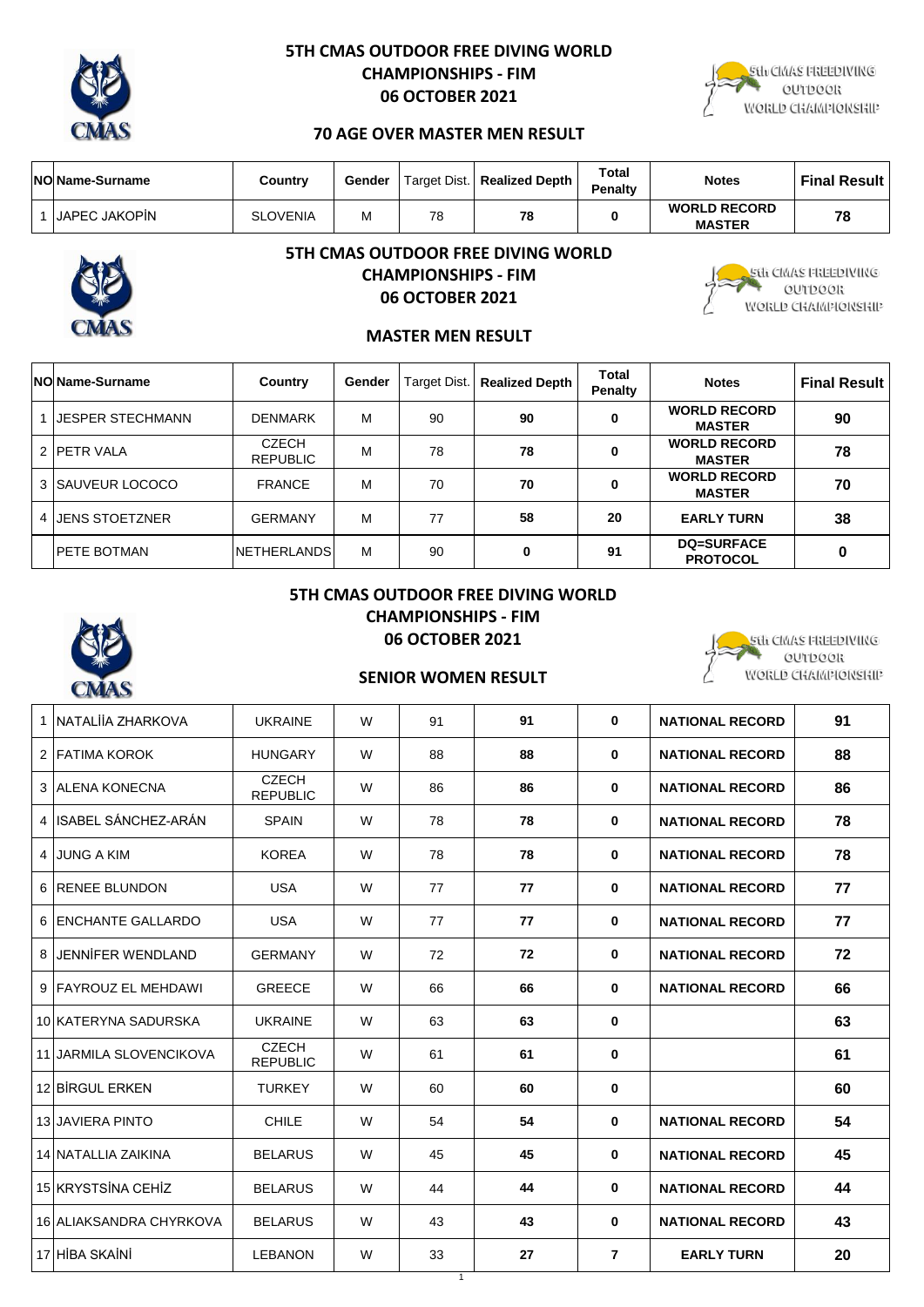| 18 PAMELA SAGHBINI       | LEBANON        | W | 28 | 19 | 10 |                   |  |
|--------------------------|----------------|---|----|----|----|-------------------|--|
| LIDIJA LIJIC             | <b>CROATIA</b> | W | 52 | 18 | 35 | <b>EARLY TURN</b> |  |
| ITATIANA ZEMSKIKH        | <b>RUF</b>     | W | 74 | 0  | 0  | <b>BO</b>         |  |
| <b>SAHİKA ERCUMEN</b>    | <b>TURKEY</b>  | W | 85 | 0  | 86 | <b>DNS</b>        |  |
| <b>MIRELA KARDASEVIC</b> | <b>CROATIA</b> | W | 62 |    | 63 | <b>DNS</b>        |  |



# **5TH CMAS OUTDOOR FREE DIVING WORLD CHAMPIONSHIPS - FIM 06 OCTOBER 2021**



# **SENIOR MEN RESULT**

|   | 1 ALEXEY MOLCHANOV           | <b>RUF</b>                      | м | 121 | 121         | $\mathbf 0$ |                                      | 121         |
|---|------------------------------|---------------------------------|---|-----|-------------|-------------|--------------------------------------|-------------|
|   | 2 PETAR KLOVAR               | <b>CROATIA</b>                  | м | 119 | 119         | $\bf{0}$    | <b>NATIONAL RECORD</b>               | 119         |
|   | 3 WALID BOUDHIAF             | <b>TUNISIA</b>                  | м | 113 | 113         | $\mathbf 0$ |                                      | 113         |
|   | 4 ISAMO JERANKO              | <b>SLOVENIA</b>                 | м | 108 | 105         | 4           | <b>EARLY TURN</b>                    | 101         |
|   | 5 STÉPHANE TOURREAU          | <b>FRANCE</b>                   | м | 91  | 91          | 0           |                                      | 91          |
| 6 | GUİLLERMO GALLO DEL<br>VAL   | <b>SPAIN</b>                    | м | 86  | 86          | 0           | <b>NATIONAL RECORD</b>               | 86          |
|   | 7 JAKOV PELJUŠIĆ             | <b>CROATIA</b>                  | м | 80  | 80          | $\mathbf 0$ |                                      | 80          |
|   | 8 HASSAN ALSHARRAH           | <b>KUWAIT</b>                   | м | 76  | 76          | 0           | <b>NATIONAL RECORD</b>               | 76          |
|   | 9 DZMITRY MAROZ              | <b>BELARUS</b>                  | м | 72  | 72          | 0           | <b>NATIONAL RECORD</b>               | 72          |
|   | 9 ALIAKSANDR ZAIKIN          | <b>BELARUS</b>                  | м | 72  | 72          | $\bf{0}$    | <b>NATIONAL RECORD</b>               | 72          |
|   | 11 SERKAN TOPRAK             | <b>TURKEY</b>                   | м | 70  | 70          | 0           |                                      | 70          |
|   | 12 TALYA DAVIDOFF            | <b>SOUTH AFRICA</b>             | м | 67  | 67          | 0           | <b>NATIONAL RECORD</b>               | 67          |
|   | 13 ANTONIO MOGAVERO          | <b>ITALY</b>                    | м | 93  | 80          | 14          | <b>EARLY TURN</b>                    | 66          |
|   | 14 POLYVIANYI DENYS          | <b>UKRAINE</b>                  | м | 65  | 65          | $\bf{0}$    | <b>NATIONAL RECORD</b>               | 65          |
|   | 15 OMAR AL GHAILANI          | <b>OMAN</b>                     | м | 102 | 83          | 20          | <b>EARLY TURN</b>                    | 63          |
|   | 15 EUGEN GOETTLING           | <b>AUSTRIA</b>                  | м | 90  | 77          | 14          | <b>EARLY TURN</b>                    | 63          |
|   | 17 VITOMIR MARICIC           | <b>CROATIA</b>                  | м | 107 | 84          | 24          | <b>EARLY TURN</b>                    | 60          |
|   | 18 MARTIN RUMAN              | <b>SLOVAKIA</b>                 | м | 81  | 69          | 13          | <b>EARLY TURN</b>                    | 56          |
|   | 19 RÜSTEM DERİN              | <b>TURKEY</b>                   | м | 94  | 73          | 22          | <b>EARLY TURN</b>                    | 51          |
|   | 20 ABDULRAHMAN ALRASHIDI     | <b>KUWAIT</b>                   | м | 50  | 50          | 0           |                                      | 50          |
|   | 21 ABDULLAH ALSABRI          | <b>KUWAIT</b>                   | м | 48  | 48          | 0           |                                      | 48          |
|   | 22 MARCK BOU MANSOUR         | <b>LEBANON</b>                  | М | 45  | 45          | 0           | <b>NATIONAL RECORD</b>               | 45          |
|   | 23 MARWAN AL HARIRI          | LEBANON                         | M | 50  | 46          | 5           | <b>EARLY TURN</b>                    | 41          |
|   | 24 GÖRKEM GEDİK              | TURKEY                          | М | 64  | 46          | 19          | <b>EARLY TURN</b>                    | 27          |
|   | 24 THİBAULT GUİGNES          | <b>FRANCE</b>                   | М | 108 | 68          | 41          | <b>EARLY TURN</b>                    | 27          |
|   | <b>CRISTIAN CASTANO</b>      | <b>COLOMBIA</b>                 | М | 86  | $\mathbf 0$ | 0           | <b>BO</b>                            | $\mathbf 0$ |
|   | PAVEL SOUKUP                 | <b>CZECH</b><br><b>REPUBLIC</b> | M | 80  | 0           | $\mathbf 0$ | <b>DQ=SURFACE</b><br><b>PROTOCOL</b> | $\mathbf 0$ |
|   | <b>CHRISTOPHER FRIEDRICH</b> | <b>AUSTRIA</b>                  | M | 90  | 0           | 0           | <b>BO=SURFACE</b><br><b>PROTOCOL</b> | 0           |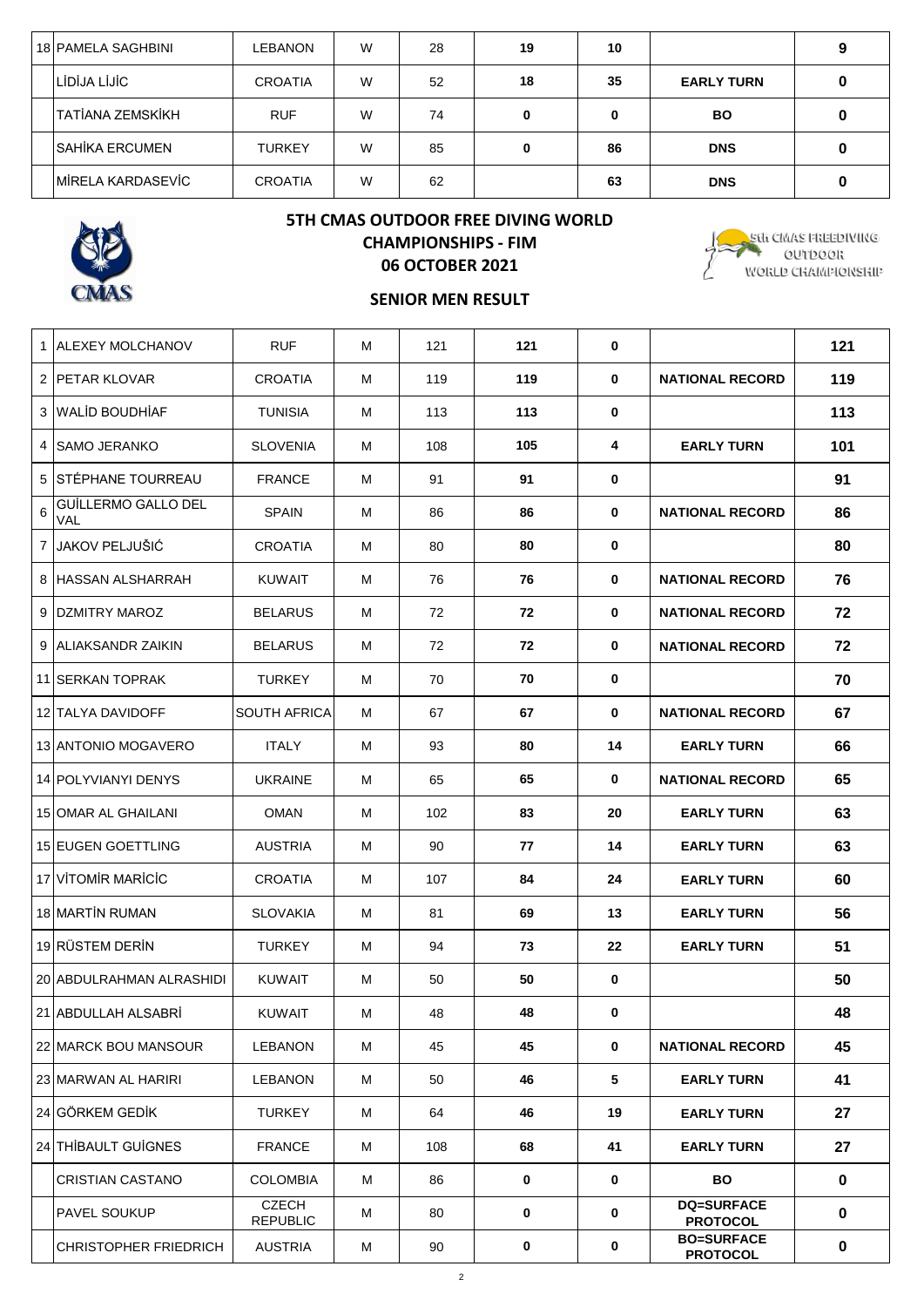| <b>ALOUACH ABDELATIF</b>  | <b>FRANCE</b>  | м | 120 | 0  | <b>DQ=SURFACE</b><br><b>PROTOCOL</b> |  |
|---------------------------|----------------|---|-----|----|--------------------------------------|--|
| IABDULLAH ALEMRAN         | <b>KUWAIT</b>  | м | 76  | 0  | <b>DQ=SURFACE</b><br><b>PROTOCOL</b> |  |
| <b>BUDIMIR BUDA SOBAT</b> | <b>CROATIA</b> | М | 80  | 81 | <b>UWBO</b>                          |  |
| <b>IEVGENY SYCHEV</b>     | <b>RUF</b>     | м | 75  | 0  | <b>DNS</b>                           |  |
| AMIN JADIDI               | <b>IRAN</b>    | м | 50  | 0  | <b>DNS</b>                           |  |
| <b>DANIEL ARIAS</b>       | <b>CHILE</b>   | м | 80  | 0  | <b>DNS</b>                           |  |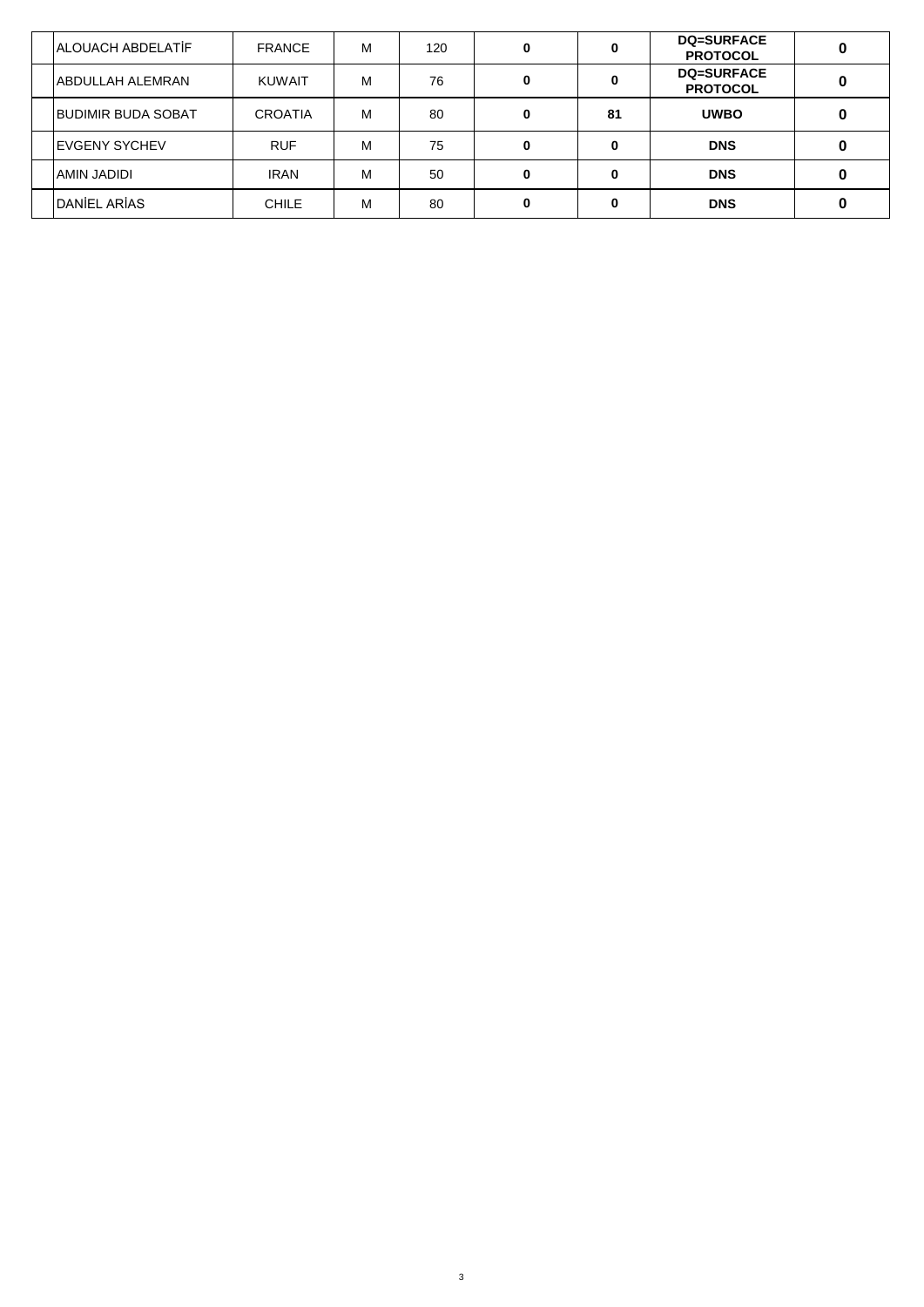

## **5TH CMAS OUTDOOR FREE DIVING WORLD CHAMPIONSHIPS - CNF 08 OCTOBER 2021**



#### **MASTER MEN RESULT**

| <b>NO</b>      | <b>Name-Surname</b>     | <b>Country</b>     | Gender | <b>Target Dist.</b> | <b>Realized Depth</b> | <b>TOTAL</b><br><b>PENALTY</b> | <b>Notes</b>     | <b>Final</b><br><b>Result</b> |
|----------------|-------------------------|--------------------|--------|---------------------|-----------------------|--------------------------------|------------------|-------------------------------|
|                | <b>JENS STOETZNER</b>   | <b>GERMANY</b>     | M      | 65                  | 65                    | 0                              | <b>WR MASTER</b> | 65                            |
| $\overline{2}$ | <b>IPETE BOTMAN</b>     | <b>NETHERLANDS</b> | М      | 63                  | 63                    | 0                              |                  | 63                            |
| 3              | <b>JESPER STECHMANN</b> | <b>DENMARK</b>     | M      | 59                  | 59                    | 0                              |                  | 59                            |
| 4              | <b>IBIROL OZBEK</b>     | <b>TURKEY</b>      | M      | 46                  | 46                    | 0                              |                  | 46                            |



## **5TH CMAS OUTDOOR FREE DIVING WORLD CHAMPIONSHIPS - CNF 08 OCTOBER 2021**



#### **MEN RESULT**

| <b>NO</b>      | Name-Surname              | Country                         | Gender | <b>Target Dist.</b> | <b>Realized Depth</b> | <b>TOTAL</b><br><b>PENALTY</b> | <b>Notes</b>                          | Final<br><b>Result</b> |
|----------------|---------------------------|---------------------------------|--------|---------------------|-----------------------|--------------------------------|---------------------------------------|------------------------|
| $\mathbf{1}$   | PETAR KLOVAR              | <b>CROATIA</b>                  | М      | 92                  | 92                    | $\mathbf{0}$                   | <b>WORLD RECORD</b>                   | 92                     |
| $\overline{2}$ | ABDELATIF ALOUACH         | <b>FRANCE</b>                   | M      | 85                  | 85                    | $\mathbf{0}$                   | <b>NATIONAL RECORD</b>                | 85                     |
| 3              | SAMO JERANKO              | <b>SLOVENIJA</b>                | M      | 82                  | 82                    | 0                              |                                       | 82                     |
| 4              | DAVIDE CARRERA            | <b>ITALY</b>                    | M      | 70                  | 70                    | 0                              |                                       | 70                     |
| 5              | STÉPHANE TOURREAU         | <b>FRANCE</b>                   | M      | 65                  | 65                    | $\mathbf 0$                    |                                       | 65                     |
| 6              | ANTONIO MOGAVERO          | <b>ITALY</b>                    | M      | 60                  | 60                    | 0                              |                                       | 60                     |
| $\overline{7}$ | <b>EUGEN GOETTLING</b>    | <b>AUSTRIA</b>                  | M      | 56                  | 56                    | $\mathbf 0$                    | <b>NATIONAL RECORD</b>                | 56                     |
| 8              | OMAR AL GHAILANI          | <b>OMAN</b>                     | M      | 71                  | 63                    | 9                              | <b>EARLY TURN</b>                     | 54                     |
| 9              | ALIAKSANDR ZAIKIN         | <b>BELARUS</b>                  | M      | 51                  | 51                    | 0                              | <b>NATIONAL RECORD</b>                | 51                     |
| 9              | <b>JAKOV PELJUSIC</b>     | <b>CROATIA</b>                  | M      | 51                  | 51                    | $\mathbf 0$                    |                                       | 51                     |
| 11             | <b>DENIS POLYVIANYI</b>   | <b>UKRAINE</b>                  | М      | 50                  | 50                    | 0                              |                                       | 50                     |
| 12             | PAVEL SOUKUP              | <b>CZECH</b><br><b>REPUBLIC</b> | M      | 45                  | 45                    | $\mathbf 0$                    |                                       | 45                     |
| 13             | ABDULLAH ALSABRI          | <b>KUWAIT</b>                   | M      | 40                  | 40                    | 0                              | <b>NATIONAL RECORD</b>                | 40                     |
| 13             | MARWAN AL HARIRI          | <b>LEBANON</b>                  | М      | 40                  | 40                    | 0                              | <b>NATIONAL RECORD</b>                | 40                     |
| 15             | <b>MARCK BOU MANSOUR</b>  | LEBANON                         | М      | 39                  | 39                    | $\mathbf 0$                    |                                       | 39                     |
|                | <b>DENIS NOVOTORZHIN</b>  | AZERBAIJAN                      | M      | 35                  |                       | 36                             | <b>DNS</b>                            | $\mathbf 0$            |
|                | <b>VITOMIR MARICIC</b>    | CROATIA                         | М      | 82                  | 79                    | $\overline{\mathbf{4}}$        | DQ: UNDER WATER,<br><b>ASSISTANCE</b> | $\mathbf 0$            |
|                | <b>BUDIMIR BUDA SOBAT</b> | <b>CROATIA</b>                  | М      | 61                  |                       | 62                             | <b>UWBO</b>                           | $\mathbf 0$            |
|                | <b>GUILLAUME BOURDILA</b> | <b>FRANCE</b>                   | М      | 82                  | 76                    | 7                              | <b>DQ: PULL</b>                       | $\mathbf 0$            |
|                | <b>HASSAN ALSHARRAH</b>   | <b>KUWAIT</b>                   | M      | 36                  |                       | 37                             | <b>DNS</b>                            | $\mathbf 0$            |
|                | ALEXEY MOLCHANOV          | <b>RUF</b>                      | M      | 92                  | 92                    | $\mathbf 0$                    | <b>UWBO</b>                           | $\mathbf 0$            |
|                | SHIVANI GOBERDHAN         | TRINIDAD AND<br><b>TOBAGO</b>   | M      | 30                  |                       | 31                             | <b>DNS</b>                            | $\mathbf 0$            |
|                | <b>WALID BOUDHIAF</b>     | TUNISIA                         | М      | 80                  |                       | 81                             | <b>BO</b>                             | $\mathbf 0$            |
|                | <b>GORKEM GEDIK</b>       | <b>TURKEY</b>                   | М      | 57                  | 57                    | 0                              | <b>DQ:PULL</b>                        | $\pmb{0}$              |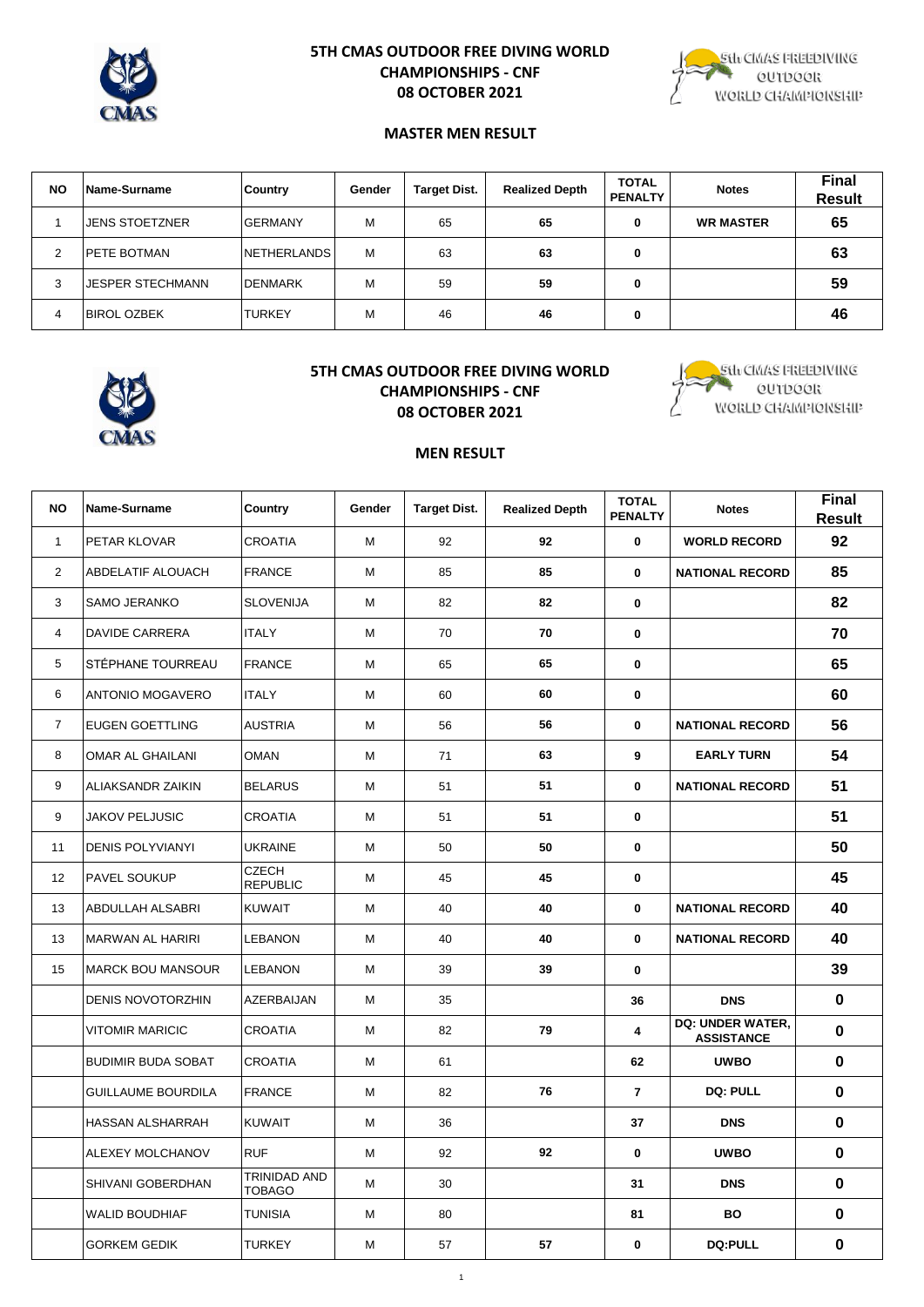

# **5TH CMAS OUTDOOR FREE DIVING WORLD CHAMPIONSHIPS - CNF 08 OCTOBER 2021**



## **WOMEN RESULT**

| <b>NO</b>       | Name-Surname                 | Country                         | Gender | <b>Target Dist.</b> | <b>Realized Depth</b> | <b>TOTAL</b><br><b>PENALTY</b> | <b>Notes</b>           | <b>Final</b><br><b>Result</b> |
|-----------------|------------------------------|---------------------------------|--------|---------------------|-----------------------|--------------------------------|------------------------|-------------------------------|
| $\mathbf{1}$    | ALESSIA ZECCHINI             | <b>ITALY</b>                    | W      | 69                  | 69                    | $\mathbf 0$                    |                        | 69                            |
| 2               | NATALIIA ZHARKOVA            | <b>UKRAINE</b>                  | W      | 67                  | 67                    | 0                              |                        | 67                            |
| 3               | <b>MIRELA KARDASEVIC</b>     | <b>CROATIA</b>                  | W      | 63                  | 63                    | $\mathbf{0}$                   | <b>NATIONAL RECORD</b> | 63                            |
| 3               | <b>FATIMA KOROK</b>          | <b>HUNGARY</b>                  | W      | 63                  | 63                    | 0                              | <b>NATIONAL RECORD</b> | 63                            |
| 5               | <b>JENNIFER WENDLAND</b>     | <b>GERMANY</b>                  | W      | 58                  | 58                    | 0                              | <b>NATIONAL RECORD</b> | 58                            |
| 6               | <b>TALYA DAVIDOFF</b>        | <b>SOUTH AFRICA</b>             | W      | 52                  | 52                    | 0                              | <b>NATIONAL RECORD</b> | 52                            |
| $\overline{7}$  | KATERYNA SADURSKA            | <b>UKRAINE</b>                  | W      | 60                  | 55                    | 6                              | <b>EARLY TURN</b>      | 49                            |
| 8               | <b>JUNG A KIM</b>            | <b>KOREA</b>                    | W      | 42                  | 42                    | $\mathbf 0$                    | <b>NATIONAL RECORD</b> | 42                            |
| 9               | <b>ENCHANTE GALLARDO</b>     | <b>USA</b>                      | W      | 40                  | 40                    | $\mathbf 0$                    | <b>NATIONAL RECORD</b> | 40                            |
| 10 <sup>1</sup> | <b>JAVIERA PINTO</b>         | <b>CHILE</b>                    | W      | 36                  | 36                    | 0                              | <b>NATIONAL RECORD</b> | 36                            |
| 11              | ALIAKSANDRA CHYRKOVA BELARUS |                                 | W      | 33                  | 33                    | 0                              | <b>NATIONAL RECORD</b> | 33                            |
|                 | YAREN TURK                   | <b>TURKEY</b>                   | W      | 55                  | 34                    | 22                             | <b>DQ: PULL</b>        | $\mathbf 0$                   |
|                 | <b>SAHIKA ERCUMEN</b>        | <b>TURKEY</b>                   | W      | 57                  |                       | 58                             | <b>DNS</b>             | $\bf{0}$                      |
|                 | <b>ALENA KONECNA</b>         | <b>CZECH</b><br><b>REPUBLIC</b> | W      | 56                  |                       | 57                             | <b>DNS</b>             | $\bf{0}$                      |
|                 | <b>MARIANNA GILLESPIE</b>    | <b>FRANCE</b>                   | W      | 60                  |                       | 61                             | <b>DNS</b>             | $\bf{0}$                      |
|                 | <b>RENEE BLUNDON</b>         | <b>USA</b>                      | W      | 35                  |                       | 36                             | <b>DNS</b>             | $\bf{0}$                      |
|                 | <b>FAYROUZ EL MEHDAWI</b>    | <b>GREECE</b>                   | W      | 34                  |                       | 35                             | <b>DNS</b>             | 0                             |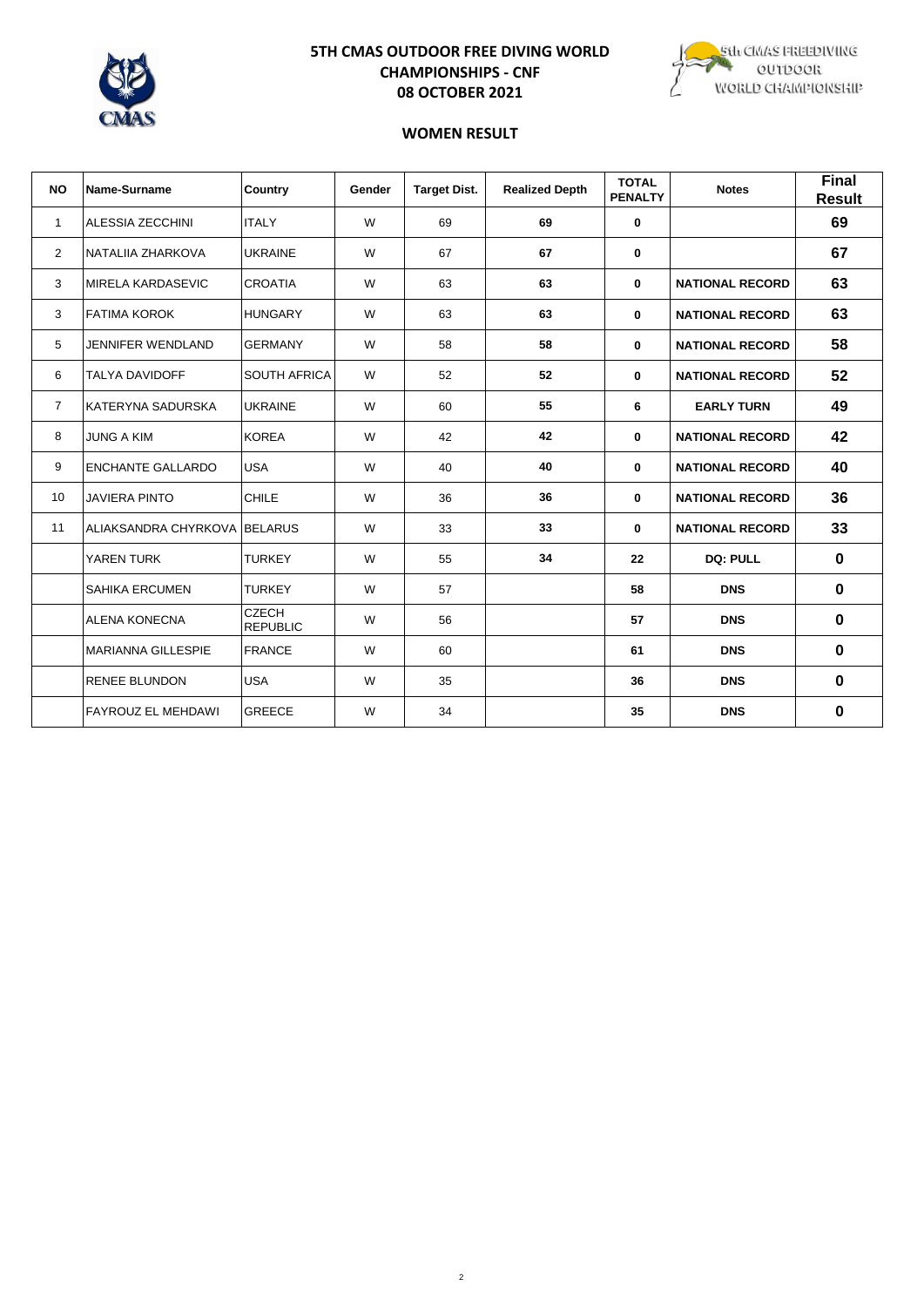

#### **5TH CMAS OUTDOOR FREE DIVING WORLD CHAMPIONSHIPS - CWTBF 09 OCTOBER 2021**



### **70 AGE OVER MEN RESULTS**

| <b>NO</b> | Name-Surname         | Country         | Gender | Target Dist. | Realized<br><b>Depth</b> | <b>Total Penalty</b> | Notes                             | <b>Final Result</b> |
|-----------|----------------------|-----------------|--------|--------------|--------------------------|----------------------|-----------------------------------|---------------------|
|           | <b>JAPEC JAKOPIN</b> | <b>SLOVENIA</b> | IVI    | 75           | 71<br>70                 | Ω                    | <b>WORLD MASTER</b><br>RECORD 70+ | -                   |



# **5TH CMAS OUTDOOR FREE DIVING WORLD CHAMPIONSHIPS - CWTBF 09 OCTOBER 2021**

Eth CIVIAS FREEDIVING<br>CUTDOOR WORLD CHAMPIONSHIP

# **MASTER MEN RESULTS**

| <b>NO</b> | Name-Surname            | <b>Country</b>         | Gender | <b>Target Dist.</b> | Realized<br>Depth | <b>Total Penalty</b> | <b>Notes</b>                         | <b>Final Result</b> |
|-----------|-------------------------|------------------------|--------|---------------------|-------------------|----------------------|--------------------------------------|---------------------|
|           | <b>JESPER STECHMANN</b> | <b>DENMARK</b>         | М      | 92                  | 92                | 0                    | <b>WORLD MASTER</b><br><b>RECORD</b> | 92                  |
|           | <b>PETE BOTMAN</b>      | <b>NETHERLANDS</b>     | М      | 85                  | 85                | 0                    |                                      | 85                  |
| 3         | <b>JENS STOETZNER</b>   | <b>GERMANY</b>         | М      | 78                  | 78                | 0                    |                                      | 78                  |
| 4         | <b>PETR VALA</b>        | <b>ICZECH REPUBLIC</b> | M      | 72                  | 72                | 0                    |                                      | 72                  |
| 5         | <b>SAUVEUR LOCOCO</b>   | <b>FRANCE</b>          | М      | 60                  | 60                | 0                    |                                      | 60                  |
| 6         | <b>BIROL ÖZBEK</b>      | <b>TURKEY</b>          | М      | 53                  | 53                | 0                    |                                      | 53                  |



### **5TH CMAS OUTDOOR FREE DIVING WORLD CHAMPIONSHIPS - CWTBF 09 OCTOBER 2021**



#### **SENIOR WOMEN RESULTS**

| <b>NO</b>      | Name-Surname               | Country               | Gender | <b>Target Dist.</b> | <b>Realized</b><br>Depth | <b>Total Penalty</b> | <b>Notes</b>           | <b>Final Result</b> |
|----------------|----------------------------|-----------------------|--------|---------------------|--------------------------|----------------------|------------------------|---------------------|
| $\mathbf{1}$   | <b>ALENKA ARTNIK</b>       | <b>SLOVENIA</b>       | W      | 103                 | 103                      | 0                    |                        | 103                 |
| $\overline{c}$ | <b>ALESSIA ZECCHINI</b>    | <b>ITALY</b>          | W      | 98                  | 98                       | $\mathbf 0$          |                        | 98                  |
| 3              | <b>MARIANNA GILLESPIE</b>  | <b>FRANCE</b>         | W      | 97                  | 97                       | $\mathbf 0$          | NATIONAL RECORD        | 97                  |
| 3              | NATALIIA ZHARKOVA          | UKRAINE               | W      | 97                  | 97                       | $\mathbf 0$          | NATIONAL RECORD        | 97                  |
| 4              | JENNIFER WENDLAND          | <b>GERMANY</b>        | W      | 92                  | 92                       | 0                    | NATIONAL RECORD        | 92                  |
| 5              | <b>CHIARA OBINO</b>        | <b>ITALY</b>          | W      | 89                  | 89                       | $\mathbf 0$          |                        | 89                  |
| 6              | <b>ENCHANTE GALLARDO</b>   | <b>USA</b>            | W      | 82                  | 82                       | $\mathbf 0$          | NATIONAL RECORD        | 82                  |
| $\overline{7}$ | <b>ISABEL SANCHEZ ARAN</b> | <b>SPAIN</b>          | W      | 80                  | 80                       | $\mathbf 0$          | <b>NATIONAL RECORD</b> | 80                  |
| 8              | <b>KRISTIN KUBA</b>        | <b>USA</b>            | W      | 76                  | 76                       | 0                    |                        | 76                  |
| 8              | JARMILA SLOVENCIKOVA       | <b>CZECH REPUBLIC</b> | W      | 76                  | 76                       | 0                    |                        | 76                  |
| 10             | <b>OLGA MARKINA</b>        | <b>RUF</b>            | W      | 71                  | 71                       | $\mathbf 0$          | <b>NATIONAL RECORD</b> | 71                  |
| 11             | FAYROUZ EL MEHDAWI         | <b>GREECE</b>         | W      | 70                  | 70                       | $\mathbf 0$          | NATIONAL RECORD        | 70                  |
| 11             | <b>SAHIKA ERCUMEN</b>      | <b>TURKEY</b>         | W      | 83                  | 77                       | $\overline{7}$       | <b>EARLY TURN</b>      | 70                  |
| 13             | <b>TALYA DAVIDOFF</b>      | <b>SOUTH AFRICA</b>   | W      | 69                  | 69                       | $\mathbf 0$          | NATIONAL RECORD        | 69                  |
| 14             | <b>TATIANA ZEMSKIKH</b>    | <b>RUF</b>            | W      | 67                  | 67                       | $\mathbf 0$          |                        | 67                  |
| 15             | JINDŘIŠKA ZAJACOVÁ         | <b>CZECH REPUBLIC</b> | W      | 60                  | 60                       | $\mathbf 0$          |                        | 60                  |
| 16             | <b>JAVIERA PINTO</b>       | <b>CHILE</b>          | W      | 56                  | 56                       | $\mathbf 0$          | <b>NATIONAL RECORD</b> | 56                  |
| 17             | <b>KATERYNA SADURSKA</b>   | <b>UKRAINE</b>        | W      | 65                  | 59                       | $\overline{7}$       | <b>EARLY TURN</b>      | 52                  |
| 18             | <b>RENEE BLUNDON</b>       | USA                   | W      | 50                  | 50                       | 0                    |                        | 50                  |
| 19             | <b>NATALLIA ZAIKINA</b>    | <b>BELARUS</b>        | W      | 50                  | 43                       | 8                    | <b>EARLY TURN</b>      | 35                  |
| 20             | <b>HIBA SKAINI</b>         | <b>LEBANON</b>        | W      | 31                  | 19                       | 13                   | <b>EARLY TURN</b>      | 6                   |
|                | LIDIJA LIJIC               | <b>CROATIA</b>        | W      | 53                  | 18                       | 36                   | <b>EARLY TURN</b>      | $\mathbf{0}$        |
|                | <b>BIRGUL ERKEN</b>        | <b>TURKEY</b>         | W      | 78                  | 47                       | 32                   | DQ:PULL                | 0                   |
|                | <b>PAMELA SAGHBINI</b>     | LEBANON               | W      | 30                  | $\mathbf{0}$             | 31                   | DQ:PULL                | 0                   |
|                | ALIAKSANDRA CHYRKOVA       | <b>BELARUS</b>        | W      | 45                  | 45                       | 0                    | DQ=PULL                | 0                   |
|                | <b>JUNG A KIM</b>          | <b>KOREA</b>          | W      | 89                  | 0                        | 90                   | <b>UWBO</b>            | $\mathbf{0}$        |
|                | ANNA-KARINA SCHMITT        | <b>GERMANY</b>        | W      | 75                  | 75                       | 0                    | <b>BO</b>              | $\mathbf{0}$        |
|                | <b>ALENA KONECNA</b>       | <b>CZECH REPUBLIC</b> | W      | 88                  | 0                        | 89                   | <b>DNS</b>             | $\mathbf 0$         |
|                | <b>MIRELA KARDASEVIC</b>   | <b>CROATIA</b>        | W      | 74                  | $\mathbf{0}$             | 75                   | <b>DNS</b>             | $\mathbf{0}$        |